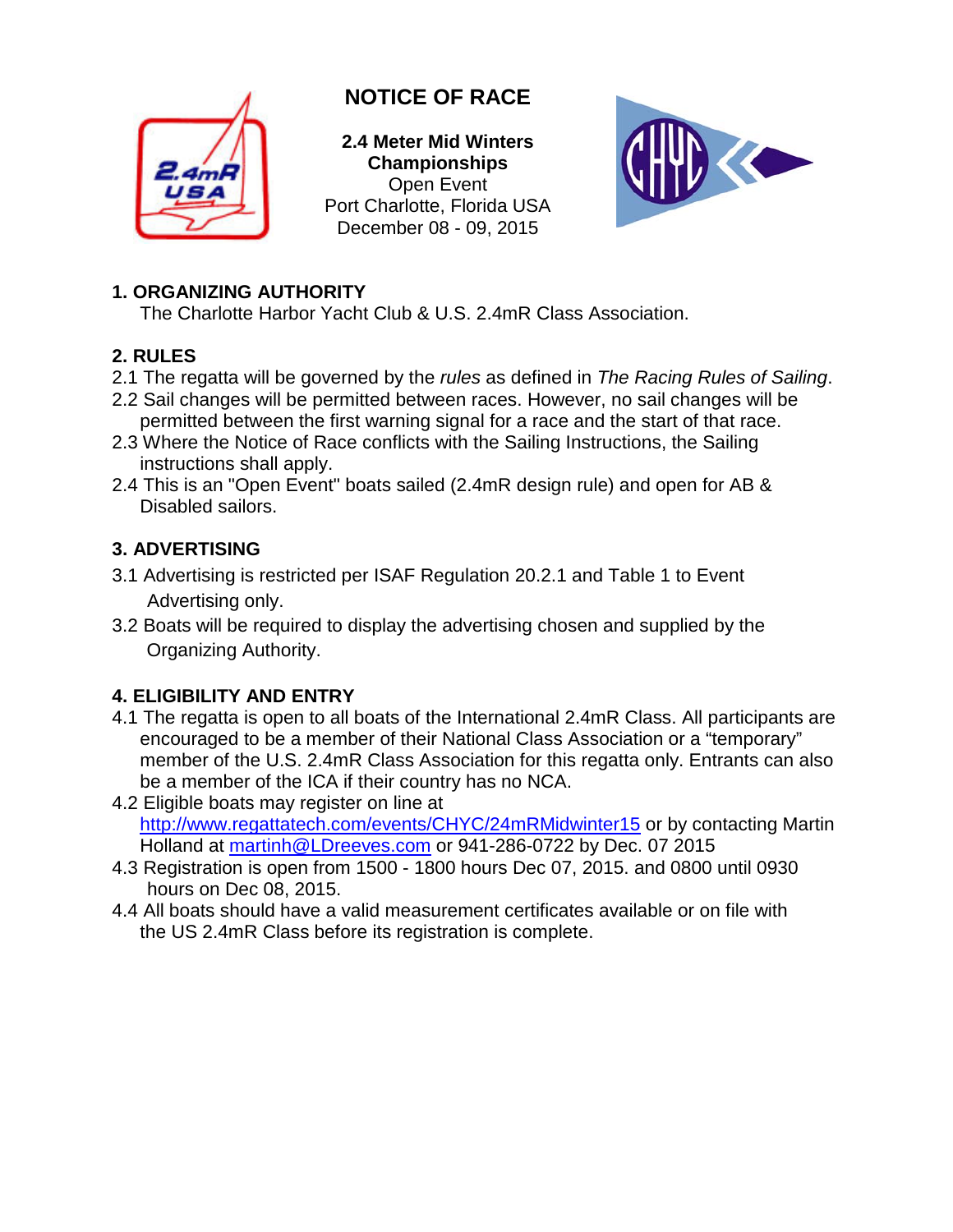### **5. REQUIRED FEES**

5.1 Entry Fees: 125.00 US

#### **6. SCHEDULE OF EVENTS**

- 6.1 Registration Monday 12/07/2015 1500 1800 hours or Tuesday 12/08/15 0800 0930 Hours. **(Onsite Check in is required)**
- 6.2 Launching will be allowed Monday at 1400 1800 hours and Tuesday 0800 1000
- 6.3 Competitors meeting: 0930 hours 12/08/15
- 6.4 Scheduled time of warning signal and planned number of races

| Date      |            | Time of First Warning | # of Races Planned |
|-----------|------------|-----------------------|--------------------|
| Tuesdav   | 12/08/2015 | 1030 hours            | 3 races            |
| Wednesday | 12/09/2015 | 1030 hours            | 3 races            |

No warning signal after 1500 hours on Wednesday 12/09/2015

6.5 Social schedule (Competitors meals & Continual breakfast are included in their registration fee) Additional dinners will be available for \$25.00 Tuesday: Continental Breakfast 0800, Cook-out, Cash Bar, 1700hrs - estimated Wednesday Continental Breakfast 0800 Awards Ceremony at Dinner Cash Bar. 1700hrs - estimated.

6.6 Talk to the Experts:

The top three finishers for the day will be asked to briefly discuss their sailing for the day. This is intended to be very informal and not last more than one hour.

### **7. EQUIPMENT AND MEASUREMENT CHECKS**

- 7.1 Measurement checks and inspections may be made at any time at the discretion and direction of the Race Committee. Valid measurement certificates should be available or on file with the NCA.
- 7.2 Sails must have valid 2.4 class or sail-maker certification marks, or evidence of recent regatta measurement compliance.
- 7.3 The following items may be checked for compliance; towline, installed manual pump, bow fitting for rescue towing.

### **8. SAILING INSTRUCTIONS**

Preliminary sailing instructions will be available at [http://www.regattatech.com/events/CHYC/24mRMidwinter15](http://www.regattatech.com/events/CHYC/24mRMidwinter14) and at www.us24meter.org by November 15, 2015. Final sailing instructions will be available at registration.

#### **9. VENUE**

The racing area will be Charlotte Harbor, south of Charlotte Harbor Yacht Club.

#### **10. The Courses**

The courses will be windward-leeward windward or a double windward-leeward with a race duration of approximately 45 to 90 minutes.